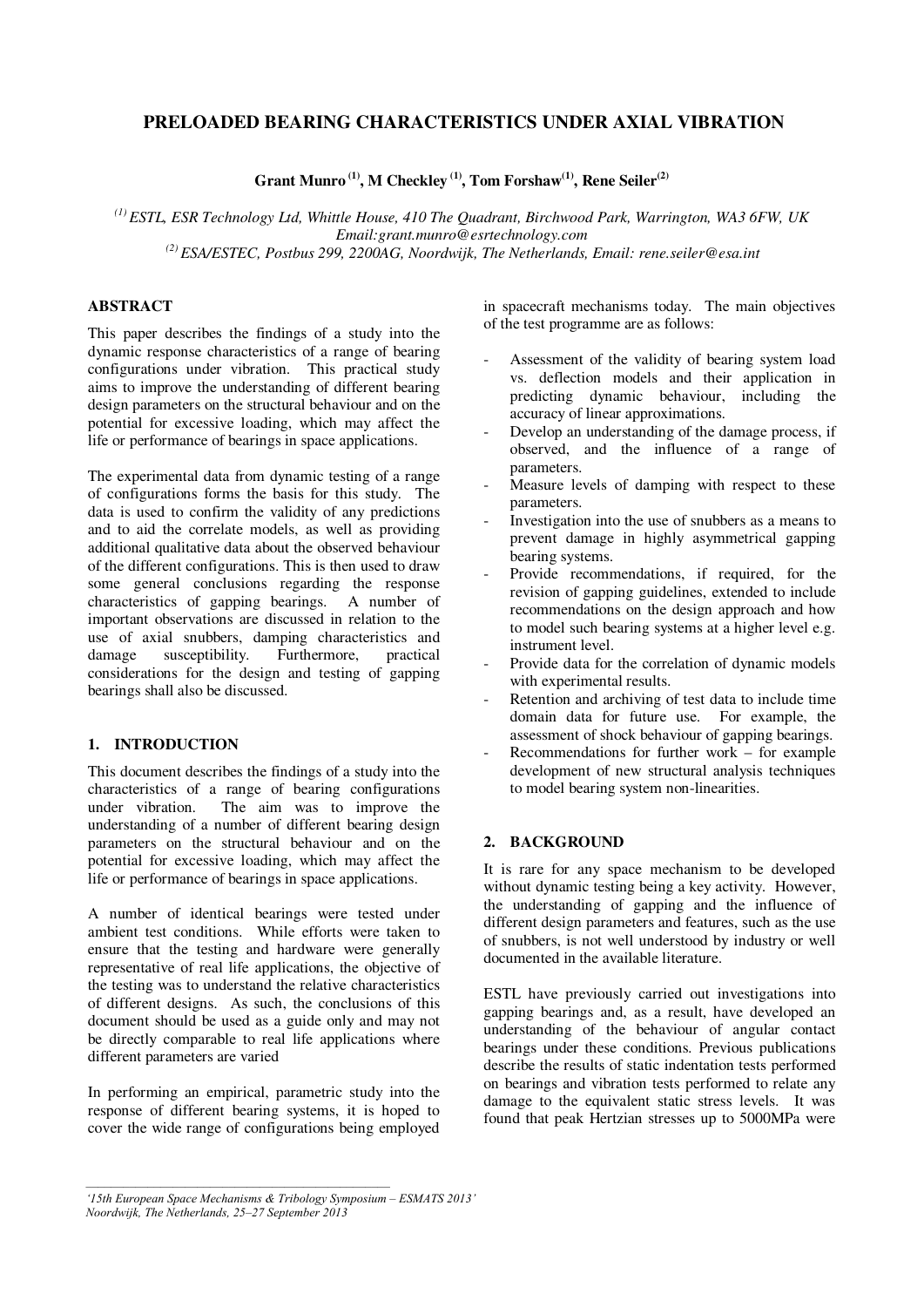virtually impossible to detect at the raceway, but indentation damage, when observed was consistent with prediction [1].

Gapping was investigated further in order to explore levels of gapping and ball loads which can be generated in angular contact ball bearings under vibration. Verification of the quasi-static approach to gapping and stress estimation, and development of a method to monitor the relative motions of the bearing rings was also performed [2]. Further investigations included an approach whereby direct laser displacement displacement measurement of the rings was performed and the effects of different levels of (predominantly sine) vibration and gapping on bearing in-vacuo torque were examined [3]. A model to predict the onset of raceway damage through vibration and hammering was developed, and this appeared to show good agreement with the test results and the subsequent degradation of torque performance.

Finally, some design guidelines were generated to ensure that where gapping occurs, this does not give rise to damaging stresses within the bearings [4]. In addition, the gapping analysis approach was revised based on the findings of this later work, in which a large number of tests were performed on the test bearings. The performance of lubricants following degradation due to vibration and tilt measurements during vibration was also investigated, showing that, in the case of lead, recovery to the original torque behaviour could be expected and life-time was not thought to be significantly affected. Importantly, it was also Importantly, it was also concluded that some gapping is tolerable without the expectation of damage to the bearings.

In light of these findings, and because gapping in a bearing is often perceived to be tolerable without risk to the lubricant or counter-faces, bearings are increasingly being flown in this configuration with gapping being limited by design or by snubbers. Correspondingly, ESTL have developed a much better understanding of the axial load deflection characteristics of angular preloaded bearings. It is known that the load deflection characteristics of a bearing system are sensitive to a number of different parameters. ECSS states that gapping is allowable provided that the adequacy of lubricant and potential consequential mechanisms damage or degradation due to bearing components or shaft motion are demonstrated to conform to the specified functional performance and lifetime [5]. However, it is clearly desirable to understand at an early stage the effect of the available design options such that the risks are understood from the start.

In addition to understanding the effect of bearing configuration on bearing system design and margins, it is also important from a wider system design and analysis perspective. Clearly, there is a need to understand when and why any approximations are valid, and to correlate these with available test data.



*Figure 1 - Bearing load deflection curve (soft preload with snubber)* 

While damage to the bearings directly may not always be a concern, one would expect a difference in the dynamic response of a gapping bearing system as opposed to a higher preloaded bearing pair. However it is unclear whether these differences are significant and to what extent they contribute, either positively or negatively, to the behaviour of the system. Successful modelling of bearing behaviour requires an understanding of the input parameters and how they vary under different conditions. Approximations are often made with respect to the non-linear bearing characteristics (particularly non-linear and asymmetric in the case of gapping bearings as shown in Figure 1 above) and this study was proposed to show the extent to which these approximations are valid. Sarafin discusses the appropriate statistical extreme load levels [6] and the extent to which these are relevant to assessment of peak loads in the bearings will be discussed.

This work varies from previous studies in that it provides a set of structural predictions and measurements along with the dynamic response data for each configuration. This includes time domain data, which may provide a useful resource for further modelling and analysis, where correlation of the dynamic behaviour of these bearings against models may be performed. This body of data can be used in a number of ways in the future to assess the dynamic characteristics of different bearing configurations from a number of different perspectives.

## **3. TEST PROGRAMME**

## **3.1. Test Overview**

The test programme consisted of parallel testing of a number of bearing housings of different configurations. The following parameters were varied for the different configurations using bearings selected as appropriate to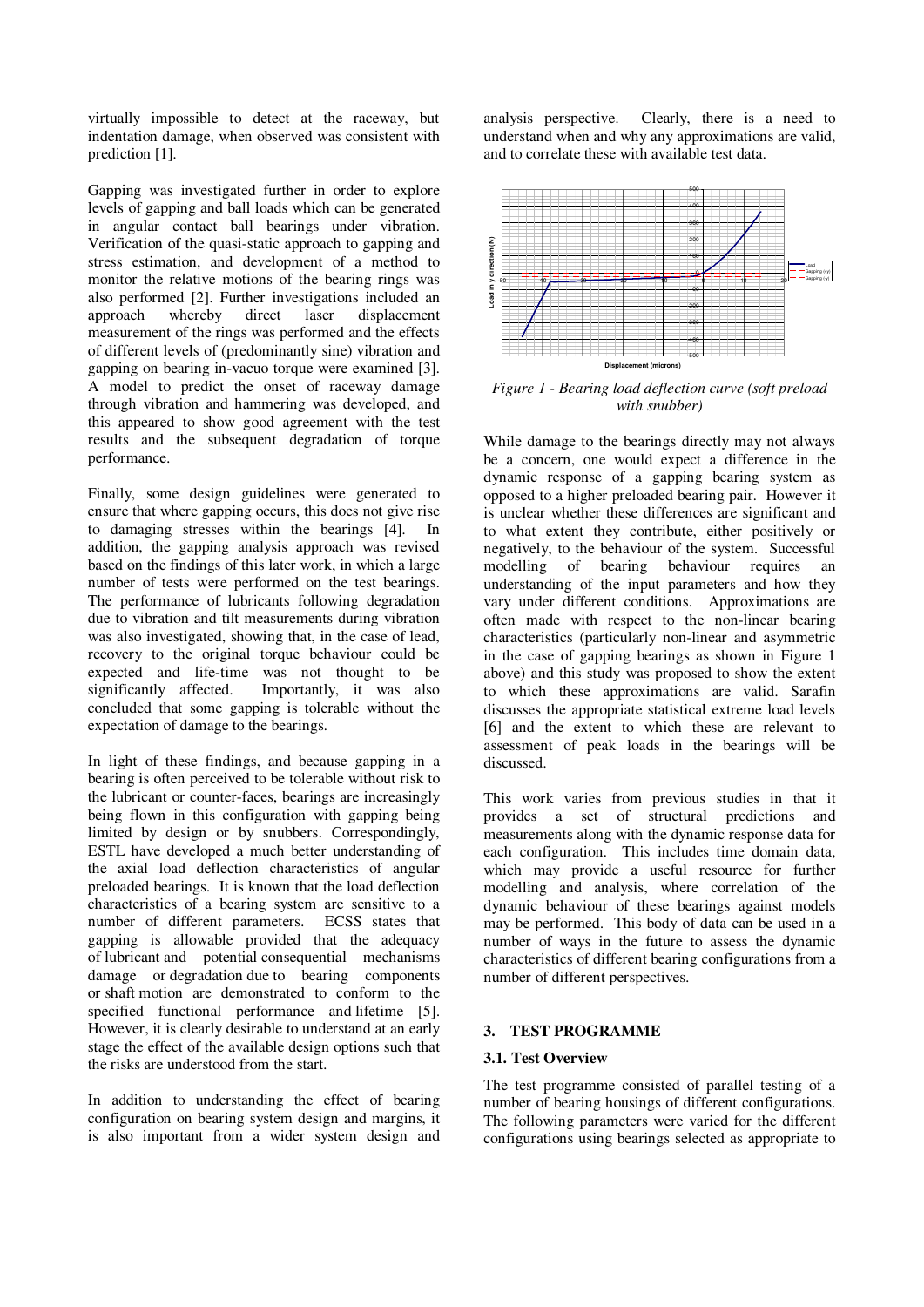the needs of the test programme:

- Preload magnitude
- Preload stiffness a range of 'hard' and 'soft' preloads
- Input load sine and random
- Snubber  $gap$  three gap sizes
- Snubber stiffness three snubber stiffness options
- The baselined tests enable a number of key relationships to be investigated including (axial unless stated). These use a number of dimensionless parameters to allow comparison between different configurations:
- Onset of gapping vs. preload validation of calculated 'Preload ratio' (Gapping load/Preload).
- Damping ratio vs. gapping  $-$  comparison of damping ratio against normalised gapping (input load/gapping load).
- Resonant frequency vs. input load validation of linearised stiffness from model, load dependent eigenfrequencies.
- Snubber gap vs. resonant frequency linearised stiffness and snubbing as a means to elevate the natural frequency.
- Damping ratio vs. Snubber stiffness.
- Overall system response of snubbed and nonsnubbed bearing systems with various degrees of gapping

The dynamic testing for this TAP was performed at the STFC's Rutherford Appleton Laboratory (Figure 2).



*Figure 2 – RAL Vibration Facility*

25 bearing housings underwent a series of tests as part of this test campaign. These were tested on a rigid baseplate holding up to 12 bearing housings at a time, with the number of housings reconfigured between test runs. The fully loaded vibration test adaptor, as tested on the first two test runs, is shown in Figure 3. The masses were loosely held with tape to prevent excessive rotation, without influencing the overall response.



*Figure 3 – Bearing Test Setup* 

To investigate the onset of damage and to correlate damage models, bearing torque measurements were performed before and after vibration testing to try and identify changes in the torque performance. Additionally, a visual inspection was performed on the bearings seeing the highest loads during vibration.

### **3.2. Test Configuration**

The configuration of the test items is shown in Table 1. Testing was performed in the four groups indicated, using easily reconfigured bearings where possible. Replicated tests, shown in red, were included to confirm the consistency between identical units. Within each group the test housings were subjected to a number of sine and random runs at different levels. The final group also saw higher level vibration in order to investigate the onset of raceway damage.



*Figure 4 – Test Bearing Unit*

Test groups 1 and 2 had a full complement of bearing housings (shown in Figure 4) with and without snubbers respectively (the 's' in the bearing unit ID indicates a snubber was present). Snubbers were simple plates to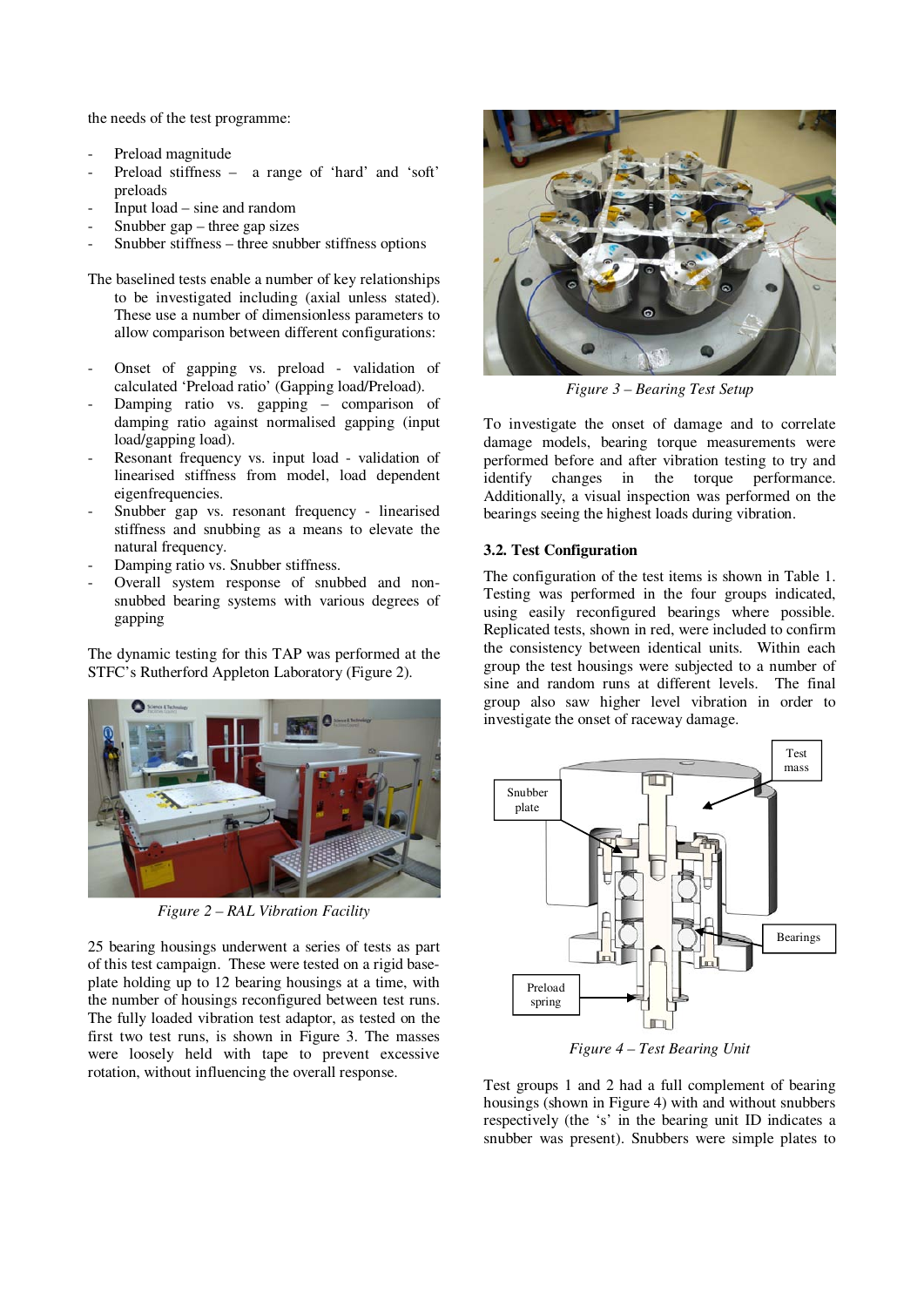limit the axial motion of the shaft and these were manufactured with different thicknesses, to give a range of stiffness, and shimmed to set the appropriate gap. Group 3 had fewer bearing housings which were evenly distributed on the test adaptor. Group 4 tested a number of bearing housings to higher levels. Within each group, housings were removed between runs so that they did not experience excessively high levels based on the measured g<sub>rms</sub> response.

| <b>Test</b><br>Group | Test ID | <b>Bearing</b><br>Unit ID | Preload (N) | Preload<br><b>Stiffness</b><br>(N/um) | Snubber<br>Gap (um) | Snubber<br><b>Stiffness</b><br>(N/um) | <b>Test Mass</b><br>(Kg) |
|----------------------|---------|---------------------------|-------------|---------------------------------------|---------------------|---------------------------------------|--------------------------|
|                      | 1.1     | #1s                       | 20          | 0.25                                  | 25                  | 25                                    | 1.25                     |
|                      | 1.2     | #2s                       | 20          | 0.25                                  | 50                  | 25                                    | 1.25                     |
|                      | 1.3     | #3s                       | 20          | 0.25                                  | 75                  | 25                                    | 1.25                     |
|                      | 1.4     | #4s                       | 20          | 0.9                                   | 25                  | 25                                    | 1.25                     |
|                      | 1.5     | #5s                       | 20          | 0.9                                   | 50                  | 25                                    | 1.25                     |
| 1                    | 1.6     | #6s                       | 20          | 0.9                                   | 75                  | 25                                    | 1.25                     |
|                      | 1.7     | #7s                       | 20          | 0.25                                  | 50                  | 5                                     | 1.25                     |
|                      | 1.8     | #8s                       | 20          | 0.25                                  | 50                  | 25                                    | 1.25                     |
|                      | 1.9     | #9s                       | 20          | 0.25                                  | 50                  | 100                                   | 1.25                     |
|                      | 1.10    | #10s                      | 20          | 0.9                                   | 50                  | 5                                     | 1.25                     |
|                      | 1.11    | #11s                      | 20          | 0.9                                   | 50                  | 25                                    | 1.25                     |
|                      | 1.12    | #12s                      | 20          | 0.9                                   | 50                  | 100                                   | 1.25                     |
|                      | 2.1     | #1                        | 20          | 0.25                                  |                     |                                       | 1.25                     |
|                      | 2.2     | #2                        | 20          | 0.25                                  |                     |                                       | 1.25                     |
|                      | 2.3     | #3                        | 20          | 0.25                                  |                     |                                       | 1.25                     |
|                      | 2.4     | #4                        | 20          | 0.9                                   |                     |                                       | 1.25                     |
|                      | 2.5     | #5                        | 20          | 0.9                                   |                     |                                       | 1.25                     |
| $\overline{2}$       | 2.6     | #6                        | 20          | 0.9                                   |                     |                                       | 1.25                     |
|                      | 2.7     | #13                       | 20          | 5                                     |                     |                                       | 1.25                     |
|                      | 2.8     | #14                       | 20          | Hard                                  |                     |                                       | 1.25                     |
|                      | 2.9     | #15                       | 80          | 0.25                                  |                     |                                       | 1.25                     |
|                      | 2.10    | #16                       | 80          | 0.9                                   |                     |                                       | 1.25                     |
|                      | 2.11    | #17                       | 80          | 5                                     |                     |                                       | 1.25                     |
|                      | 2.12    | #18                       | 80          | Hard                                  |                     |                                       | 1.25                     |
|                      | 3.1     | #19                       | 160         | 0.25                                  |                     |                                       | 1.25                     |
|                      | 3.2     | #20                       | 160         | 0.9                                   |                     |                                       | 1.25                     |
|                      | 3.3     | #21                       | 160         | 5                                     |                     |                                       | 1.25                     |
| 3                    | 3.4     | #22                       | 160         | Hard                                  |                     |                                       | 1.25                     |
|                      | 3.5     | #23                       | 320         | 0.9                                   |                     |                                       | 1.25                     |
|                      | 3.6     | #24                       | 320         | 5                                     |                     |                                       | 1.25                     |
|                      | 3.7     | #25                       | 320         | Hard                                  |                     |                                       | 1.25                     |
|                      | 4.1     | #1                        | 20          | 0.25                                  |                     |                                       | 1.25                     |
|                      | 4.2     | #2                        | 20          | 0.25                                  |                     |                                       | 1.25                     |
| $\overline{4}$       | 4.3     | #3                        | 20          | 0.25                                  |                     |                                       | 1.25                     |
|                      | 4.4     | #4                        | 20          | 0.9                                   |                     |                                       | 1.25                     |
|                      | 4.5     | #5                        | 20          | 0.9                                   |                     |                                       | 1.25                     |
|                      | 4.6     | #6                        | 20          | 0.9                                   |                     |                                       | 1.25                     |

## *Table 1 – Bearing configurations*

#### **3.3. Test Setup and Instrumentation**

The test item was mounted directly onto the shaker head with all testing being performed in the axial direction. No testing was performed in either lateral axis. Where appropriate, a bearing housing would be removed to avoid excessively high loads once the peak allowable response had been achieved. Because of the variation between housings, this limit would be reached at different times for different housings.

A number of accelerometers were placed on the test item during testing. These consisted of a single axial channel on each test mass, a pair of single axis control accelerometers (for redundancy), and two out of axis channels on the test adaptor to rule out any large out of axis responses.

# **4. RESULTS SUMMARY**

#### **4.1. Sine surveys**

Sine surveys were carried out throughout the testing to

identify changes in frequency, indicating structural changes such as loss of preload or other settling. In general the frequencies stayed within 10% of the starting value. However, in one case, a significant drop in frequency occurred, indicating a loss of preload so data relating to this housing was disregarded.

In one or two cases there were indications of frequency shifts, however on closer inspection of the data it was found that the relative height of adjacent peaks had changed causing the data-processing macro to wrongly identify the peak value for a given mode.

### **4.2. High Sine Testing**

High sine frequency response data was obtained for a range of input levels over the range 25Hz – 1kHz. This was done to explore the variation in response due to increasing input levels. This was subsequently postprocessed to enable the presentation of results for a variety of parameter combinations.

The input levels varied between 0.41g and 13g with peak responses well in excess of 100g being measured. Q-factors varied widely, generally within the range 3 to 30.

As expected, frequency changes resulting from the varying input levels were observed. Both 'softening' and 'stiffening' were seen due to the onset of gapping and the start of snubber interaction respectively. Due to the nature of the non-linear response, it should be noted that these frequencies may not be resonances in the classical sense, but rather the frequency at which the peak was observed.

The large amount of data generated means that even the results tables are quite extensive and so these are not presented in this paper.

### **4.3. Random Testing**

The overall response PSDs were obtained for all random runs and the grms response calculated for all of the bearing housings for a range of random input levels.

The peak transient acceleration values (peak g) were also obtained from the time domain data. These are absolute levels and the direction in which these were observed is not considered at this stage.

### **5. DISCUSSION OF RESULTS**

#### **5.1. Load vs. Deflection Models**

To assess the extent to which the stiffness predictions of highly non-linear bearing configurations are valid, the stiffness of the bearing housings were calculated with and without snubbers. Table 2 shows the predicted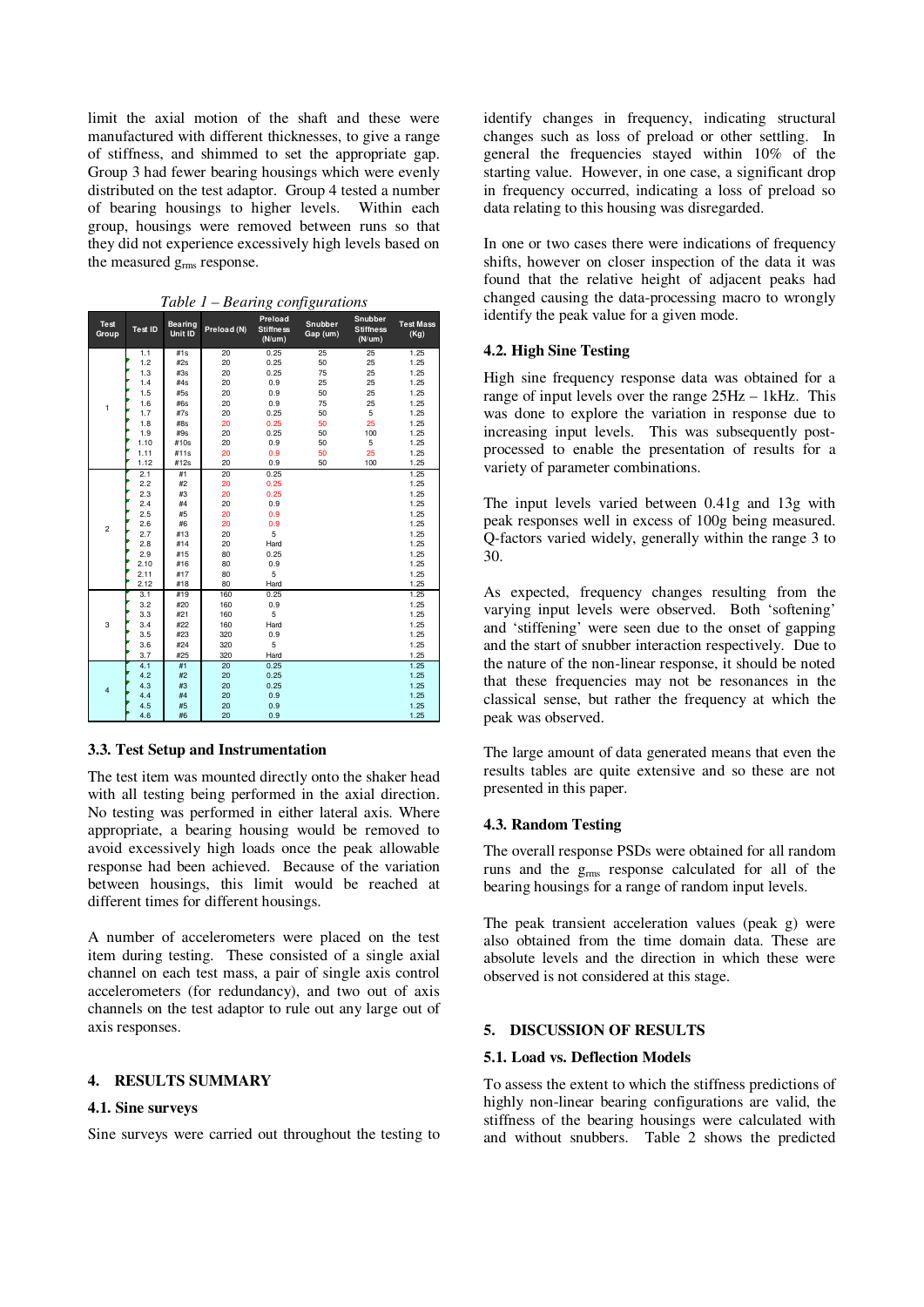natural frequencies for the mean positive maximum response at ~1.25σ (the mean of the Rayleigh random variable) and compares these with the measured values from the sine sweep. The possible range of frequencies based on linearisation of the load deflection curve is also shown for information.

| Table 2 – Frequency Predictions and Results |  |  |
|---------------------------------------------|--|--|
|---------------------------------------------|--|--|

| <b>Test Run</b> | <b>Test ID</b> | <b>Bearing</b><br>Unit ID | <b>Natural</b><br>Frequency<br>$1.25_{\delta}$ (Hz) | Frequency<br>Range (Hz) | <b>Sine Survey</b><br>(Hz) | Resonance Prediction Error (%) |
|-----------------|----------------|---------------------------|-----------------------------------------------------|-------------------------|----------------------------|--------------------------------|
|                 | 1.1            | #1                        | 749                                                 | 324-930                 | 418                        |                                |
|                 |                |                           |                                                     |                         |                            | 79%                            |
|                 | 1.2            | #2                        | 639                                                 | 249-835                 | 426                        | 50%                            |
|                 | 1.3            | #3                        | 567                                                 | 225-765                 | 343                        | 65%                            |
|                 | 1.4            | #4                        | 575                                                 | 388-938                 | 424                        | 36%                            |
|                 | 1.5            | #5                        | 646                                                 | 344-843                 | 466                        | 39%                            |
| 1               | 1.6            | #6                        | 573                                                 | 322-772                 | 477                        | 20%                            |
|                 | 1.7            | #7                        | 513                                                 | 248-591                 | 441                        | 16%                            |
|                 | 1.8            | #8                        | 639                                                 | 249-835                 | 405                        | 58%                            |
|                 | 1.9            | #9                        | 677                                                 | 249-932                 | 320                        | 112%                           |
|                 | 1.10           | #10                       | 537                                                 | 341-619                 | 311                        | 73%                            |
|                 | 1.11           | #11                       | 646                                                 | 344-843                 | 342                        | 89%                            |
|                 | 1.12           | #12                       | 680                                                 | 344-935                 | 342                        | 99%                            |
|                 | 2.1            | #1                        | 450                                                 | 214-651                 | 378                        | 19%                            |
|                 | 2.2            | #2                        | 450                                                 | 214-651                 | 380                        | 18%                            |
|                 | 2.3            | #3                        | 450                                                 | 214-652                 | 328                        | 37%                            |
|                 | 2.4            | #4                        | 453                                                 | 302-655                 | 393                        | 15%                            |
|                 | 2.5            | #5                        | 453                                                 | 302-656                 | 430                        | 5%                             |
|                 | 2.6            | #6                        | 453                                                 | 302-657                 | 428                        | 6%                             |
| $\overline{c}$  | 2.7            | #13                       | 580                                                 | 567-671                 | 373                        | 55%                            |
|                 | 2.8            | #14                       | 931                                                 | 810-1080                | 848                        | 10%                            |
|                 | 2.9            | #15                       | 449                                                 | 293-794                 | 516                        | 13%                            |
|                 | 2.10           | #16                       | 452                                                 | 359-814                 | 603                        | 25%                            |
|                 | 2.11           | #17                       | 652                                                 | 637-900                 | 529                        | 23%                            |
|                 | 2.12           | #18                       | 1106                                                | 1106-1181               | 1216                       | 9%                             |
|                 | 3.1            | #19                       | 448                                                 | 355-937                 | 790                        | 43%                            |
|                 | 3.2            | #20                       | 451                                                 | 421-954                 | 580                        | 22%                            |
|                 | 3.3            | #21                       | 762                                                 | 677-1033                | 1041                       | 27%                            |
| 3               | 3.4            | #22                       | 1310                                                | 1288-1319               | 1532                       | 14%                            |
|                 | 3.5            | #23                       | 742                                                 | 505-1108                | 1024                       | 28%                            |
|                 | 3.6            | #24                       | 1118                                                | 764-1182                | 773                        | 45%                            |
|                 | 3.7            | #25                       | 1539                                                | 1518-1539               | 1461                       | 5%                             |

The table shows that the stiffness predictions for the snubber cases are typically over-estimated using this simplification. Also, in general, it appears hard to predict the stiffness of bearings with any degree of accuracy. This is not surprising giving the high variability in resonant frequency for different input amplitudes, and the widest of these are the hardest to predict with any real accuracy. The hard preloaded bearings were all predicted to within 14% which represents a reasonable accuracy for predictions made on the basis of basic load deflection measurements of the bearings and hand calculations only.

The first modes obtained from the lower level random tests were generally consistent with the low level sine responses. However, this was not necessarily the case as the input levels were increased. Some configurations exhibited significant changes with increasing input amplitude as can be seen in Figure 5 and Figure 6. In the case of the bearings without the snubber, the frequency would drop significantly due to the reduction in stiffness with the onset of gapping. The housings with snubbers exhibited a similar reduction before the contact with the snubber would increase it again for yet higher input amplitudes.



**5.2. Prediction of Damaging Response Levels** 

One of the main questions surrounding the use of gapping bearings is the validity of any assumptions relating to bearing loads. While the linear configurations may be treated in the same way as any other linear elastic system, the non-linearities introduce some additional uncertainty. As such, it is not clear whether damage is more likely for gapping bearings or if snubbers actually reduce the peak loads seen at the bearings. It is noticeable from the examples shown in Figures 4 and 5 that significant additional high frequency energy is observed at higher amplitudes. The shocks introduced during the impacts with the snubbers and raceway are therefore contributing more high frequency content which may be damaging to components sensitive to high frequency excitation such as nearby optics or electronics.

The response data from the random runs was processed and an overall random amplification factor was calculated for each run at each level. This gives the ratio of the total r.m.s. input to output for each. It is noticeable from the processed data that the highest amplifications are observed in the hard preloaded and un-snubbered bearing assemblies. Interestingly, the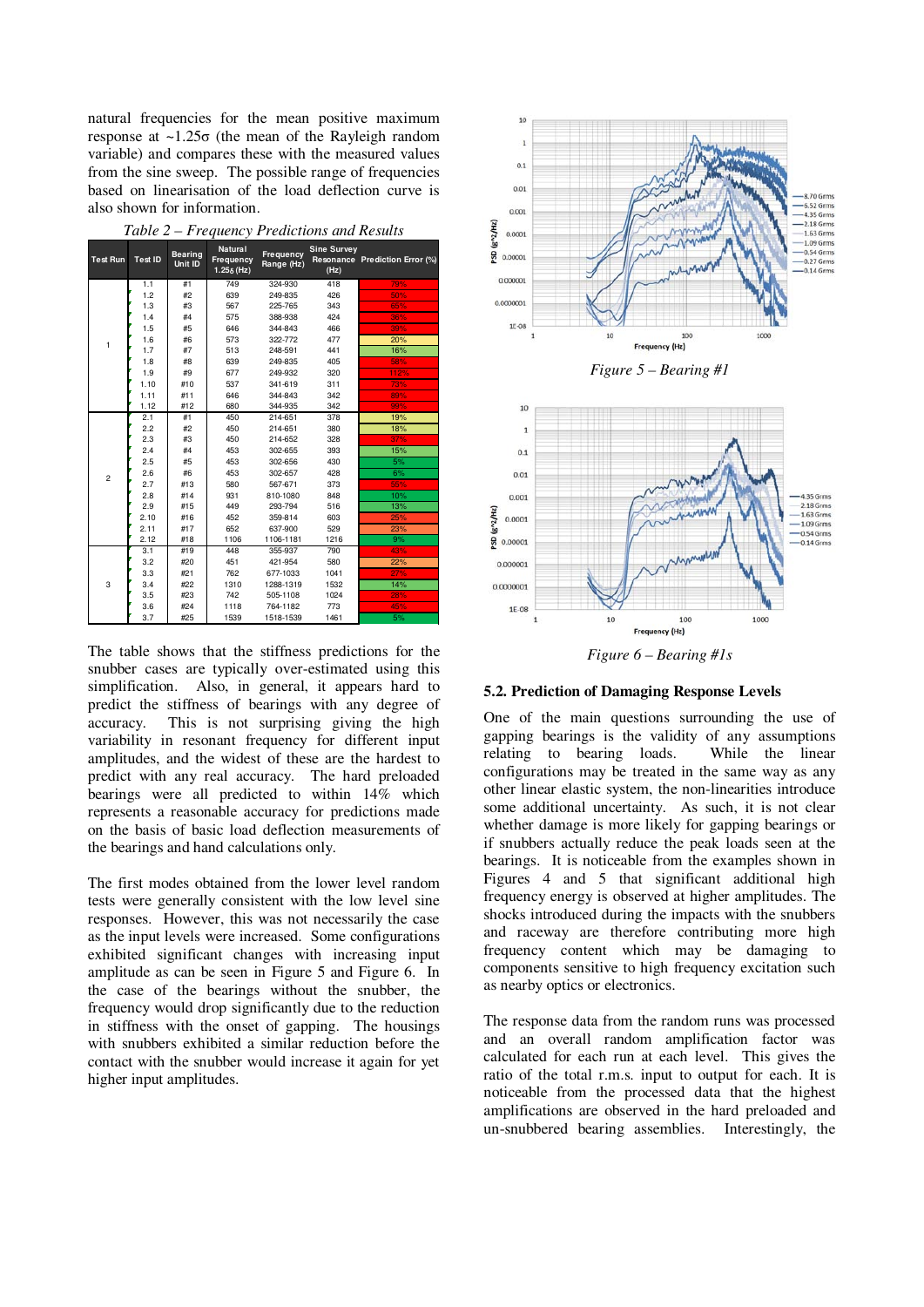overall transfer functions are lowest for the most heavily gapping bearing assemblies. While, at first glance, this may look like a good way to minimise the loads going through the system, further investigation suggests that, while the overall responses are lower in the non-linear systems, the extreme peak values may not be correspondingly low.

The peak accelerations were measured directly from the time domain data and presented as a function of standard deviations of the random response. These sigma values can be compared with the predicted maxima using the approach from [6]. These are within the range 4 to 6 for a typical vibration test duration. However, it is clear from the test data that, while the more linear systems conform relatively closely to the peak loads expected from the measured r.m.s. responses, the heavily gapping bearings and snubbered bearings can exceed these levels considerably with peak accelerations in excess of 10σ.

An interesting observation is that the level of effective damping and the level of the peak response appear to effectively cancel across the different configurations. As such, those with apparently higher damping tended to have the highest peak instantaneous responses giving relatively comparable peak loads across all configurations. Table 3 to Table 5, calculated from the measured peak accelerations from the time domain data give the most direct indication of the loads experienced in the bearing housings.



|                    |                           |      | Peak Force (N) |      |      |      |      |      |      |      |      |            |      |
|--------------------|---------------------------|------|----------------|------|------|------|------|------|------|------|------|------------|------|
|                    | <b>Test ID</b>            | 1.1  | 1.2            | 1.3  | 1.4  | 1.5  | 1.6  | 1.7  | 1.8  | 1.9  | 1.10 | $r_{1.11}$ | 1.12 |
|                    | <b>Bearing</b><br>Unit ID | #1s  | #2s            | #3s  | #4s  | #5s  | #6s  | #7   | #8   | #9   | #10  | #11        | #12  |
|                    | 0.14                      | 21.3 | 13.4           | 12.2 | 14.8 | 17.4 | 19.4 | 13.5 | 15   | 14.8 | 13.4 | 14.2       | 13.8 |
|                    | 0.27                      |      |                |      |      |      |      |      |      |      |      |            |      |
|                    | 0.54                      | 111  | 109            | 86.5 | 144  | 149  | 112  | 126  | 118  | 80.3 | 87.4 | 90         | 110  |
|                    | 1.09                      | 237  | 197            | 206  | 239  | 237  | 213  | 204  | 229  | 184  | 229  | 173        | 251  |
| Random Input (gms) | 1.63                      | 359  | 469            | 334  | 336  | 352  | 305  | 440  | 456  | 574  | 383  | 404        | 492  |
|                    | 2.18                      | 517  | 467            | 465  | 484  | 503  | 400  | 572  | 571  | 557  | 528  | 398        | 518  |
|                    | 4.35                      | 1318 | 1421           | 1145 | 1612 | 1323 | 1006 | 1793 | 1722 | 1479 | 1474 | 1323       | 1421 |
|                    | 6.52                      |      |                |      |      |      |      |      |      |      |      |            |      |
|                    | 8.70                      |      |                |      |      |      |      |      |      |      |      |            |      |
|                    | 13.04                     |      |                |      |      |      |      |      |      |      |      |            |      |
|                    | 13.5                      |      |                |      |      |      |      |      |      |      |      |            |      |
|                    | 14.8                      |      |                |      |      |      |      |      |      |      |      |            |      |
|                    | 17.2                      |      |                |      |      |      |      |      |      |      |      |            |      |



|                     |                |      |      |      |      |      | Peak Force (N) |      |      |      |      |               |      |
|---------------------|----------------|------|------|------|------|------|----------------|------|------|------|------|---------------|------|
|                     | <b>Test ID</b> | 2.1  | 2.2  | 2.3  | 2.4  | 2.5  | 2.6            | 2.7  | 2.8  | 2.9  |      | $2.10$ $2.11$ | 2.12 |
|                     | <b>Bearing</b> |      |      |      |      |      |                |      |      |      |      |               |      |
|                     | Unit ID        | #1   | #2   | #3   | #4   | #5   | #6             | #13  | #14  | #15  | #16  | #17           | #18  |
|                     | 0.14           | 14   | 13.5 | 17.1 | 21.4 | 16.6 | 13.2           | 18.9 | 34.1 | 37.7 | 23.6 | 23.1          | 31.9 |
|                     | 0.27           | 31.5 | 36   | 47.3 | 63   | 38   | 33.6           | 50.6 | 62.3 | 78   | 49.7 | 40.4          | 74.2 |
|                     | 0.54           | 89.7 | 89.1 | 105  | 119  | 101  | 84.5           | 144  | 128  | 164  | 131  | 53.4          | 129  |
|                     | 1.09           | 183  | 147  | 248  | 213  | 221  | 193            | 306  | 223  | 260  | 284  | 241           | 258  |
|                     | 1.63           | 451  | 384  | 423  | 338  | 359  | 304            | 402  | 332  | 381  | 400  | 319           | 406  |
|                     | 2.18           | 641  | 704  | 546  | 589  | 649  | 577            | 572  | 415  | 797  | 681  | 544           | 675  |
|                     | 4.35           | 2183 | 2313 | 1803 | 1690 | 1911 | 1385           | 1580 | 837  | 1906 | 1318 | 1307          | 1369 |
|                     | 6.52           | 4297 | 3108 | 3421 | 2739 | 2732 | 2481           | 2593 | 1264 | 3127 | 2841 | 2504          | 1781 |
| Random Input (grms) | 8.70           |      |      |      |      |      |                |      |      |      |      |               |      |
|                     | 13.04          |      |      |      |      |      |                |      |      |      |      |               |      |
|                     | 13.5           |      |      |      |      |      |                |      |      |      |      |               |      |
|                     | 14.8           |      |      |      |      |      |                |      |      |      |      |               |      |
|                     | 17.2           |      |      |      |      |      |                |      |      |      |      |               |      |



|              |                                  | Peak Force (N) |      |      |      |      |      |      |  |
|--------------|----------------------------------|----------------|------|------|------|------|------|------|--|
|              | <b>Test ID</b>                   | 3.1            | 3.2  | 3.3  | 3.4  | 3.5  | 3.6  | 3.7  |  |
|              | <b>Bearing</b><br><b>Unit ID</b> | #19            | #20  | #21  | #22  | #23  | #24  | #25  |  |
|              | 0.14                             |                |      |      |      |      |      |      |  |
|              | 0.27                             |                |      |      |      |      |      |      |  |
|              | 0.54                             |                |      |      |      |      |      |      |  |
|              | 1.09                             | 158            | 229  | 148  | 237  | 185  | 256  | 281  |  |
| (grms)       | 1.63                             | 310            | 363  | 314  | 333  | 331  | 392  | 398  |  |
|              | 2.18                             | 464            | 430  | 468  | 473  | 542  | 559  | 534  |  |
|              | 4.35                             | 1008           | 1324 | 874  | 904  | 1256 | 949  | 905  |  |
| Random Input | 6.52                             | 2140           | 2384 | 1213 | 1097 | 1875 | 1250 | 1378 |  |
|              | 8.70                             | 3277           | 3474 | 1616 | 1510 | 2656 | 1604 | 1972 |  |
|              | 13.04                            | 6411           | 6612 | 3223 | 2032 | 4417 | 2948 | 2376 |  |
|              | 13.5                             |                |      |      |      |      |      |      |  |
|              | 14.8                             |                |      |      |      |      |      |      |  |
|              | 17.2                             |                |      |      |      |      |      |      |  |

#### **5.3. Use of Snubbers**

The results presented in the previous section indicate that the loads experienced by the housings with snubbers are significantly less than on the same housings with the snubbers removed. The lower peak forces suggest that the increased non-linearity afforded by the snubbers goes some way to reducing the loads at the bearing raceways and would therefore reduce the likelihood of damage. It is also clear that the overall response levels are reduced as result of implementing snubbers and so this may influence the amount of vibration transmitted into the surrounding structure. There is certainly no evidence to suggest that the use of snubbers is damaging in any way.

While different snubbers of varying stiffness were tested, there appears to be no clear trend to indicate any preferable stiffness, however the larger gaps do appear to yield slightly reduced responses.

#### **5.4. Damping**

The findings of the previous section point towards higher damping in the gapping bearings. While the more linear elastic, high and hard preloaded, bearings are expected to exhibit lower levels of damping, there is also a clear variation in the effective damping observed in the system with increasing input amplitude. It does appear that damping is low for lesser amplitudes, reaching a peak just after the onset of gapping, and reducing again as amplitudes increase further.

The onset of gapping occurs at a load typically between 1 and 3 times the preload. For compliantly preloaded systems this is close to 1, while it approaches 3 for hard preload systems. In the case of the bearings tested here there is a clear relationship between the response, as a proportion of the load required to produce gapping, and the damping ratio (Figure 7).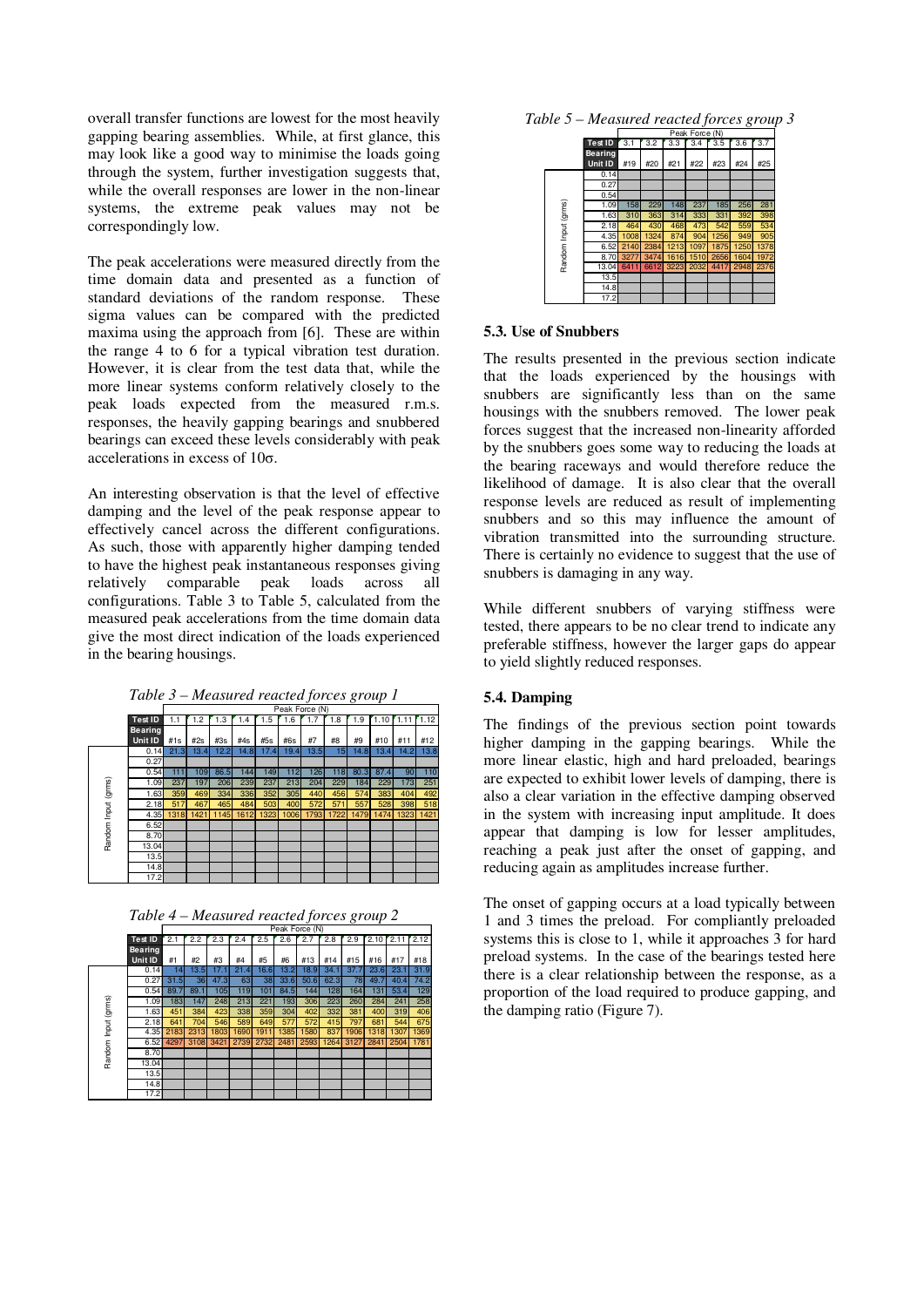

*Figure 7 – Response vs. damping ratio bearings #1 - #6* 

For the other bearing housings the trend is less clear. This may be attributable to errors in the calculation of the exact load at which gapping occurs, which is subject to errors. However, a similar characteristic curve may also be observed in the majority of cases. The highest hard preloaded bearings have been omitted from the plot since their resonant frequencies were too high to be calculated from the sine sweep data (Figure 8).



*Figure 8 - Response vs. damping ratio bearings #13 - #24* 

It should be noted that these levels of damping are observed in the axial direction only and, as such, cannot be assumed for the mechanism as a whole. It is likely that cross axis damping will be lower, since these exhibit much more linear behaviour. The test bearings also used rigid test masses and these findings may not be applicable for all supported mass arrangements. In general, however, the lowest level of damping observed was 2% with effective modal damping of up to 15% observed in a number of bearing housings.

#### **5.5. Qualitative Observations**

It is worth indicating the characteristic features of the sine plots so that these features may be identified easily in the future. It may also help to indicate faults during vibration, since component loosening or unwanted contact may exhibit similar features.

The plot in Figure 9 shows these features clearly, while

the phase plot in Figure 10 gives further information about the nature of the response at these frequencies of interest.



*Figure 9 – Bearing housing #10 magnitude plot (high sine)* 



*Figure 10 – Bearing housing #10 phase plot (high sine)* 

The plots above show essentially rigid body motion up until approximately 150Hz, whereupon there is some discontinuity in the response and a small phase shift between the input and the output accelerations. This is the onset of gapping with the relative motion of the shaft relative to the housing on the input side being close to the compression in the bearings at around 6 to 8 microns. The next feature is a jump in the response of the shaft and a significant phase shift to around 30°. Once again this is consistent with the expected snubber gap, with the calculated amplitude of this response being around 40 microns, while the intended gap for this snubber was 50 microns. The characteristic trapezoidal shape increases in width as the input levels are increased and so should be relatively easily identified during testing.

This continues until the point at which the response levels at the given frequency result in an insufficient amplitude to give contact and the response dies away almost instantly. Because the stiffness drops at this point, the input frequency is suddenly beyond the natural frequency of the bearing system and the phase therefore tends towards -180°.

#### **5.6. Bearing Damage Assessment**

It was confirmed following testing that the bearings, which saw peak values up to the ISO-76 limits, were not